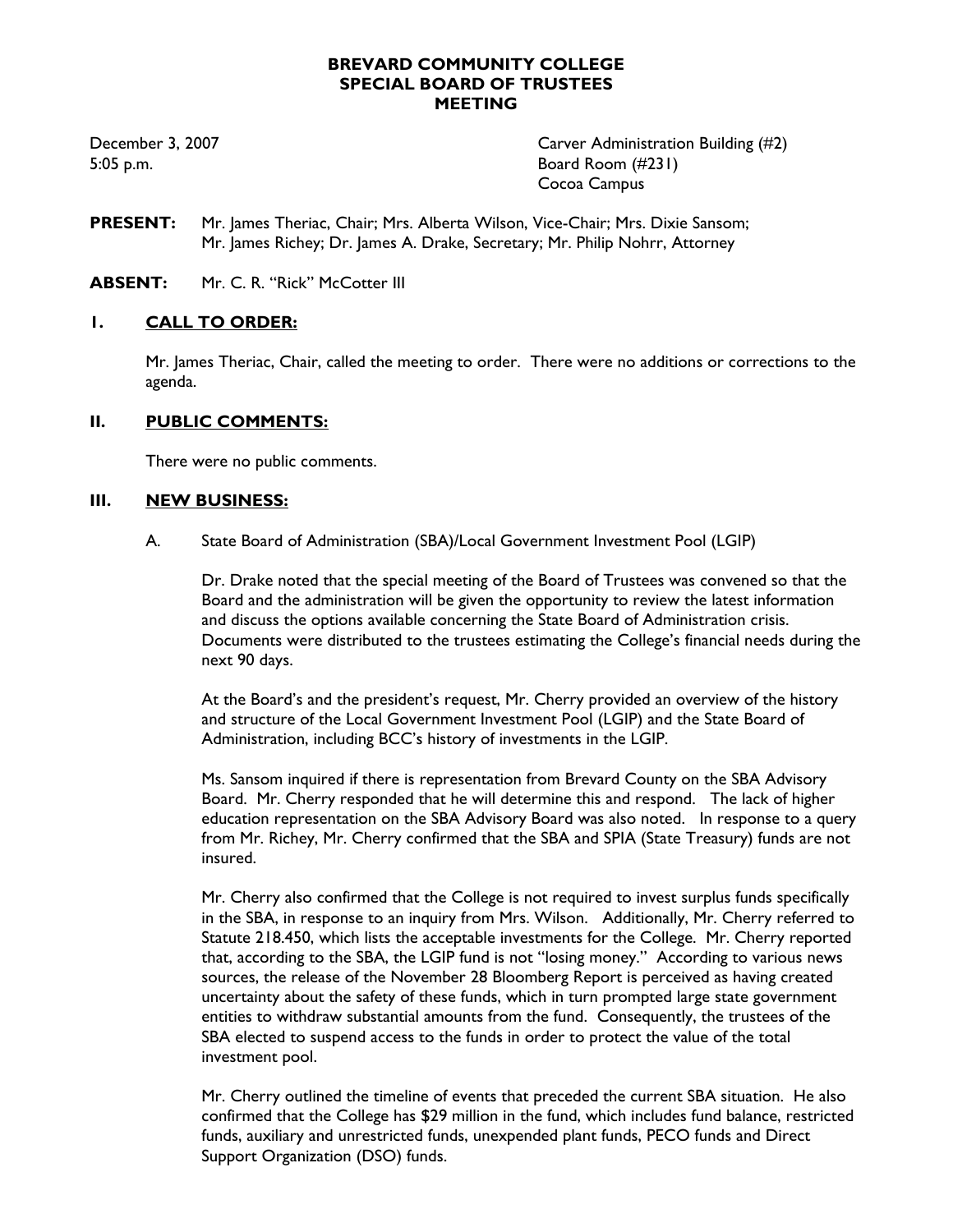Mr. Richey inquired to what extent the College and its DSO entities would be impacted by the unavailability of the LGIP/SGA funds. Dr. Drake and Mr. Cherry stated that the immediate effects appear to be insubstantial.

Dr. Drake stated that through the FACC Council of Presidents, a procedure for requesting short-term coverage through the Office of Policy and Budget in Tallahassee is another option currently available to the College. These requests must be signed by the "head of the governing body" (the Chair of the BCC Board of Trustees, in this case) and must summarize the nature and urgency of the particular funding request. The signed petition should be sent as soon as possible to the Director of the Office of Policy and Budget with a copy to Chancellor Holcombe.

Mr. Cherry discussed that BlackRock Financial Management, the firm retained for evaluating and proposing solutions for resolving the SBA situation, has developed a survey to forecast critical funding needs of LGIP/SBA participants.

Mr. Cherry discussed coverage for the immediate week, and reported that the Bank of America has assured the College that the bank will honor disbursements made by the College through the close of business on Tuesday, December 4. The College has also received a proposal from the Bank of America for a short-term line of credit, between now and January 8, for a maximum of \$500, 000. The bank will charge the College for attorney and bank fees, as well as a \$3,500 fixed fee. Dr. Drake and Mr. Billings reported that the response of the Bank of America to the College's near-term needs has not been optimal, in their opinion, from a customer service perspective, especially in light of the long-term relationship between the Bank of America and its corporate predecessors. Mr. Cherry estimated that the Bank of America or its predecessors have been College's bank of record for nearly two decades. Mr. Cherry also confirmed that it appears that the last Request for Proposal for commercial banking services was issued by the College in 1998.

> Mrs. Sansom made a motion for the College to develop an RFP for commercial banking services. Mrs. Wilson seconded the motion. Those voting in favor of the motion: Richey, Sansom, Theriac, Wilson; opposed: none. Motion unanimously approved.

It was also noted that College has the option to seek a loan or line of credit with commercial banks other than, but not necessarily excluding, the Bank of America.

> Mrs. Wilson made a motion to submit the request for \$3.5 million for short term needs. Mrs. Sansom seconded the motion. Those voting in favor of the motion: Richey, Sansom, Theriac, Wilson; opposed: none. Motion unanimously approved.

Mrs. Sansom suggested that a future meeting of the Board include a presentation concerning the financial-services needs of the College.

Dr. Drake commented that the Glover Group of Morgan Stanley promptly transferred \$377,000 from the BCC Foundation to the College in response to the administration's request for near-term funds. Mr. Nohrr recommended that for the record, a motion be made authorizing the transfer from the BCC Foundation account.